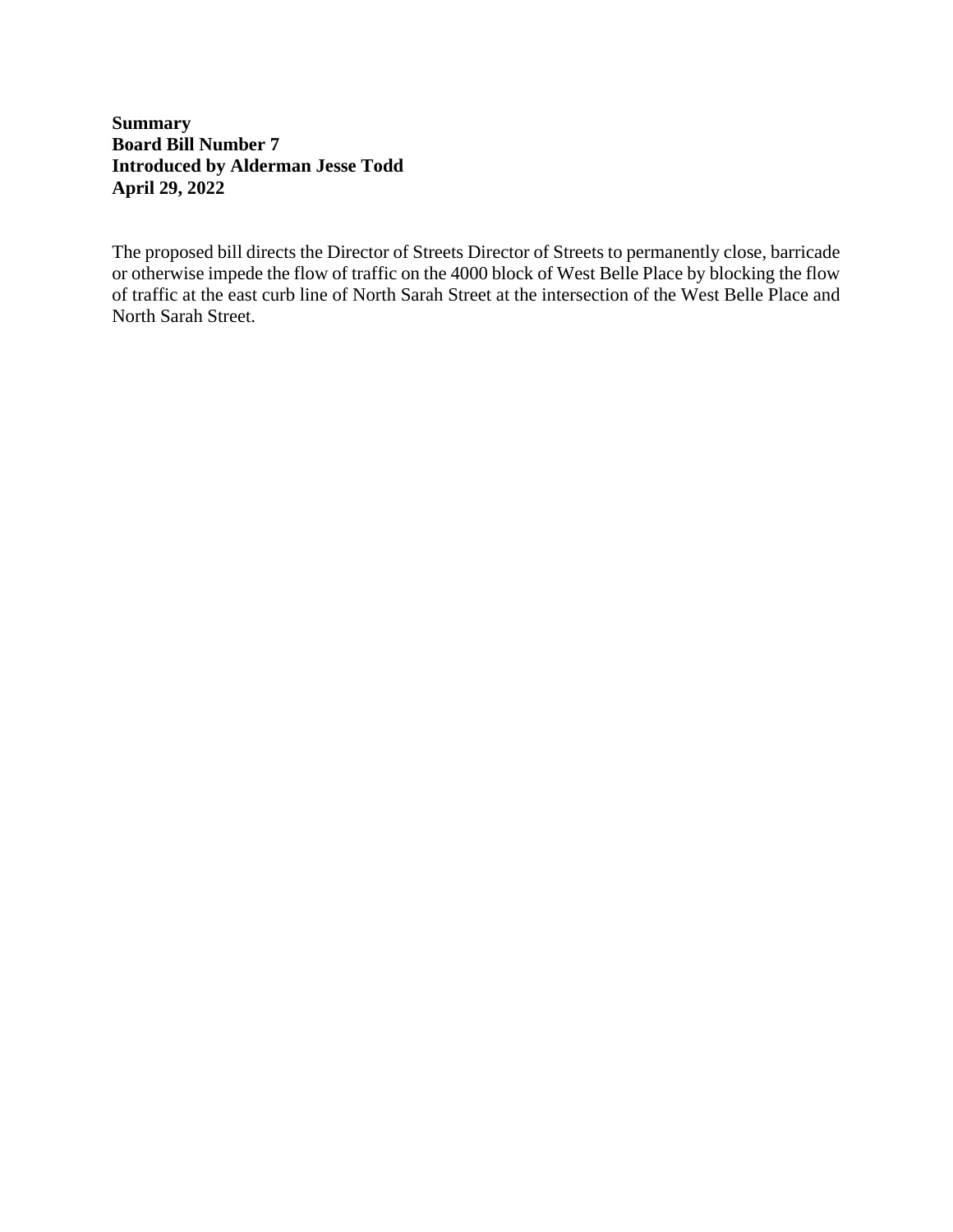#### **BOARD BILL NUMBER 7 INTRODUCED BY ALDERMAN JESSE TODD**

 An ordinance authorizing and directing the Director of Streets to permanently close, barricade or otherwise impede the flow of traffic on the 4000 block of West Belle Place by blocking said traffic flow at the east curb line of North Sarah Street at the intersection of West Belle Place and North Sarah Street.

### **BE IT ORDAINED BY THE CITY OF ST. LOUIS:**

 **SECTION ONE.** The Director of Streets is hereby authorized and directed to permanently close, barricade or otherwise impede the flow of traffic on the 4000 block of West Belle Place by blocking said traffic flow at the east curb line of North Sarah Street at the intersection of West Belle Place and North Sarah Street.

 **SECTION TWO.** Emergency Clause. This being an ordinance for the preservation of public peace, health and safety, it is hereby declared to be an emergency measure within the meaning of Sections 19 and 20 of Article IV of the Charter of the City of St. Louis and therefore this ordinance shall become effective immediately upon its passage and approval by the Mayor.

**Page 1 of 1 Board Bill Number 7 Todd April 29, 2022**